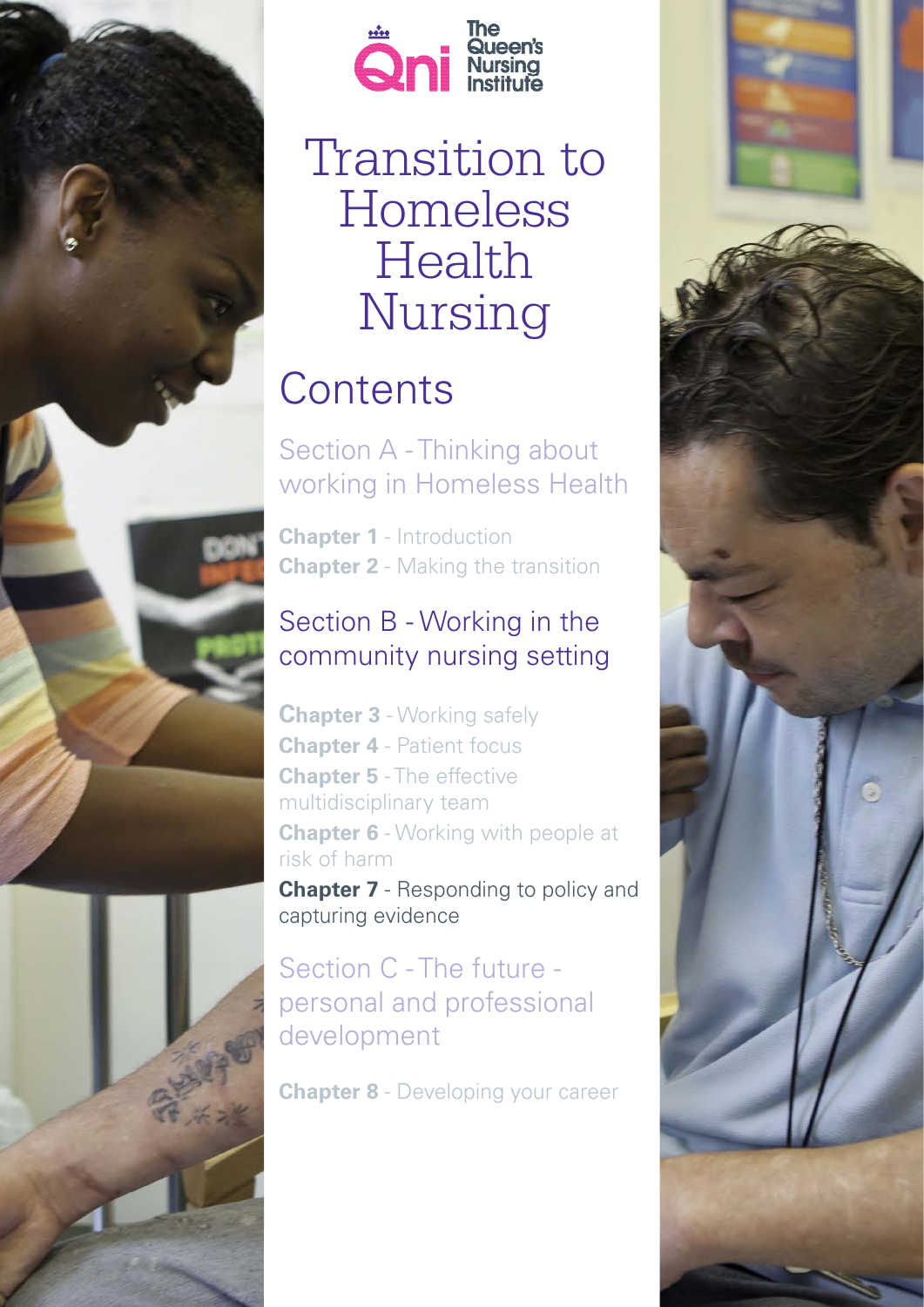

## Section B - Working in the community nursing setting

#### **Chapter 7** - Responding to policy and capturing evidence

Completing this chapter will enable you to:

- Understand key relevant national policy documents
- Consider the future for community nurses within an integrated health and social care system
- Develop your emerging knowledge about complex trauma
- Use evidence to develop new partnerships
- Develop your own evidence and demonstrate your impact
- Undertake literature searches and gather evidence on a topic of interest

#### Introduction

*'It is well recognised that homeless people face barriers accessing mainstream services and experience high and complex health needs. These people often have the highest health needs, the poorest health outcomes and require the most costly services if left untreated.1 '* 

*'Homelessness is often more than a housing crisis. For too many people, money issues, family breakdown, addiction, health problems or a criminal history escalate from a personal crisis into homelessness. And having to face the reality of life without a stable home often makes these problems worse. In order to address these needs, individuals require intensive support, not just a roof over their heads.2'*

There are many external policy factors that will impact on your work, while caring for patients experiencing homelessness. It is good practice to know about key policy in homelessness, health and nursing, so that you understand, use and respond to the policy environment through your work. This chapter explores recent health policy, and emerging approaches to working with people at risk of poor health because of social conditions like homelessness.

Results from health audits of the homeless population show that preventative healthcare is very poor. For example, bowel screening uptake is much poorer in people from a lower socioeconomic group<sup>3</sup>. There are also potential risks to public health as people experiencing homelessness are at higher risk of contracting tuberculosis and other communicable diseases4 .

Government has a human and an economic reason for wanting to prevent homelessness and support people if they do become homeless. Having a solid understanding of why people become homeless helps national and local authorities to target their funds most effectively. Reducing homelessness reduces dependence on costly, crisis services and helps to meet the challenges of limited public funding. The chapter will also focus on ways in which you can capture the evidence available and use it to improve service provision.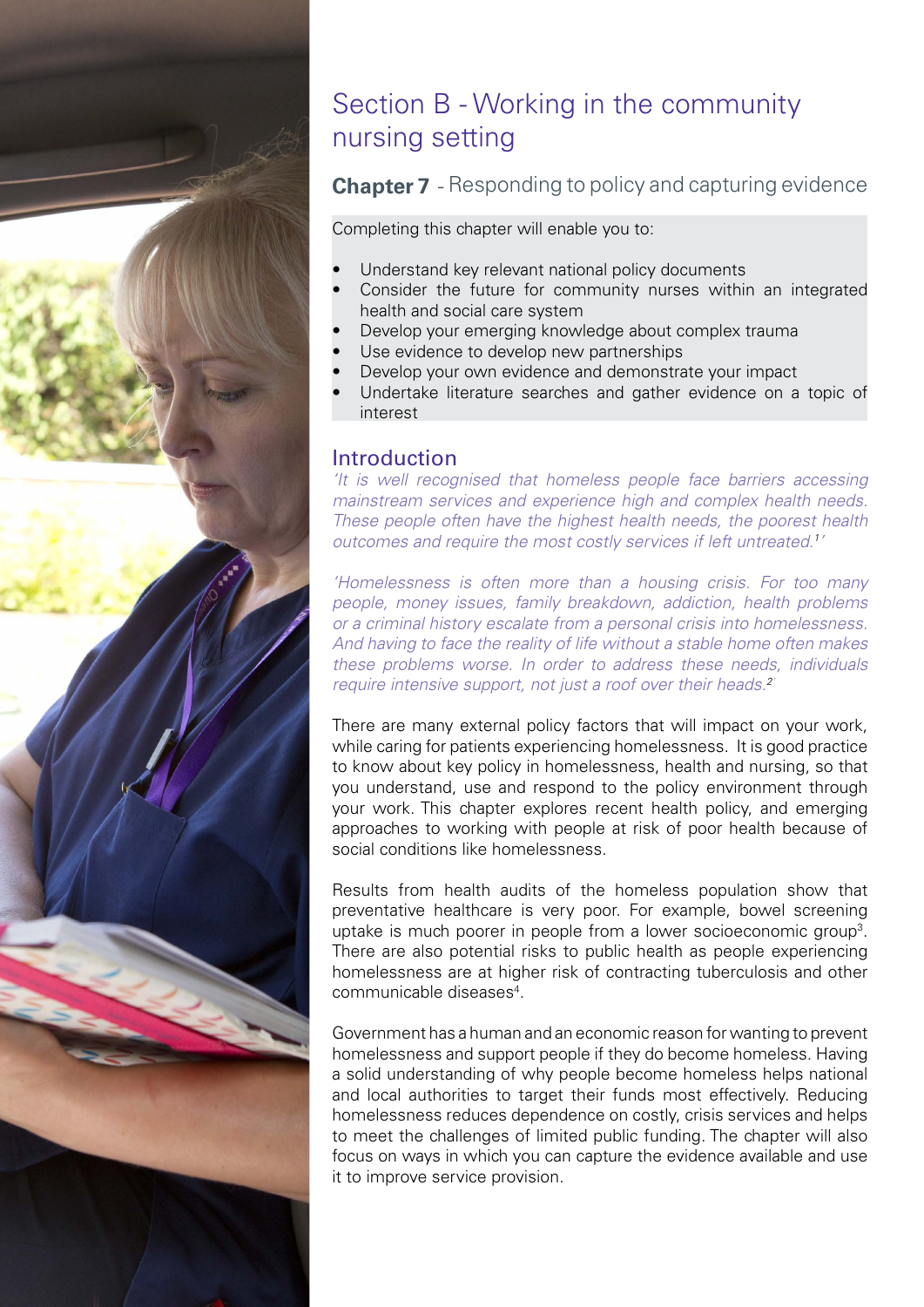## 'For too many people, money issues, family breakdown, addiction, (...) escalate from a personal crisis into homelessness.'

#### **Figure 7.1 - Emerging trends and policy responses in healthcare, nursing and homelessness - A timeline of activities since 2009**

| 2009 | Crisis publishes the Homelessness Kills report, which highlights that the average age of<br>$\bullet$<br>people who die while homeless is 30 years younger than the average age of death.<br>Professor Aidan Halligan sets up homeless health team at UCL Hospitals.<br>$\bullet$                                                                                                                                                                                                                                                                                                                                                                                                                                                                                                                                                                                                                                                                                                                                                                                                                                                                                                                                                                                       |
|------|-------------------------------------------------------------------------------------------------------------------------------------------------------------------------------------------------------------------------------------------------------------------------------------------------------------------------------------------------------------------------------------------------------------------------------------------------------------------------------------------------------------------------------------------------------------------------------------------------------------------------------------------------------------------------------------------------------------------------------------------------------------------------------------------------------------------------------------------------------------------------------------------------------------------------------------------------------------------------------------------------------------------------------------------------------------------------------------------------------------------------------------------------------------------------------------------------------------------------------------------------------------------------|
| 2010 | The Department of Health (DH) publishes Healthcare for Single Homeless People, which<br>$\bullet$<br>states use of A&E by homeless people costs at least £85 million a year.<br>The charity Pathway is founded to improve quality/ provision of homeless healthcare.<br>$\bullet$<br>Professor Sir Michael Marmot publishes 'Fair Society, Healthy Lives', which concludes that<br>$\bullet$<br>poorer people experience poorer health outcomes and that health inequalities at population<br>level are largely down to society. The report goes on to become influential among medical<br>professionals and governments globally.<br>DH launches the 'Inclusion Health' Programme to improve the health outcomes of people<br>experiencing homelessness, people from Gypsy, Traveller or Roma communities, people<br>with refugee status /seeking asylum or people working as sex workers. The Inclusion<br>Health Board for England includes the QNI because of their expertise of community nurse<br>networks working with homelessness.                                                                                                                                                                                                                             |
| 2012 | The Health and Social Care Act makes it duty for Secretary of State, CCG's and Local<br>$\bullet$<br>Authorities to regard the need to reduce health inequalities.                                                                                                                                                                                                                                                                                                                                                                                                                                                                                                                                                                                                                                                                                                                                                                                                                                                                                                                                                                                                                                                                                                      |
| 2013 | The Royal College of General Practitioners (RCGP) launch an evidence-based commissioning<br>$\bullet$<br>guide to improving access to healthcare for Gypsies, Travellers, homeless people and sex<br>workers.                                                                                                                                                                                                                                                                                                                                                                                                                                                                                                                                                                                                                                                                                                                                                                                                                                                                                                                                                                                                                                                           |
| 2014 | NHS England publishes the Five Year Forward View, setting out a new agreed vision and<br>$\bullet$<br>direction for the NHS based upon prevention, more care in the community and multidisciplinary<br>health teams.                                                                                                                                                                                                                                                                                                                                                                                                                                                                                                                                                                                                                                                                                                                                                                                                                                                                                                                                                                                                                                                    |
| 2015 | Lankelly Chase Foundation releases the influential 'Hard Edges' report which clearly links<br>$\bullet$<br>experiences of childhood trauma to an increased likelihood of being in contact with criminal<br>justice, homelessness, and substance misuse services in adult life.                                                                                                                                                                                                                                                                                                                                                                                                                                                                                                                                                                                                                                                                                                                                                                                                                                                                                                                                                                                          |
| 2016 | The QNI's 'Inclusion Health: Education and Training for Health Professionals' Report is<br>$\bullet$<br>published by the Department for Health. It suggests better quality and further training in<br>inclusion health is needed as part of standard nurse education.<br>The Chief Nursing Officer for England launches 'Leading Change, Adding Value' a<br>$\bullet$<br>national framework for all nurses, midwives and care staff in England. This highlights that<br>preventative action must happen to tackle health inequalities. It puts nurses and care staff<br>at the heart of evolving care to ensure no-one gets less than the best.<br>The Crisis Homelessness Monitor Report highlights trends showing more people<br>$\bullet$<br>experiencing homelessness in the UK. Since 2010, the report found a 55% increase in the<br>numbers of people sleeping rough, and a 34% increase in local authority homelessness<br>case actions (up to 275,000 in the 2014/15 monitoring year).<br>The Homelessness Reduction Bill, which seeks to intervene earlier to prevent<br>$\bullet$<br>homelessness and give people who are homeless more rights to support from their local<br>authorities, passes stage two of the legislative passage (at time of writing). |

#### An integrated health and social care system

Since 2010, the NHS has undergone a restructure to change the system of who buys healthcare, moving it from PCTs (Primary Care Trusts), to CCGs (Clinical Commissioning Groups). This move is aimed to ensure that health professionals have more influence in organising the healthcare needed in each local area. In 2015, a further change was announced in England - that regions would create sustainability and transformation plans (STPs) in an attempt to make it easier to bring together services such as healthcare and social care.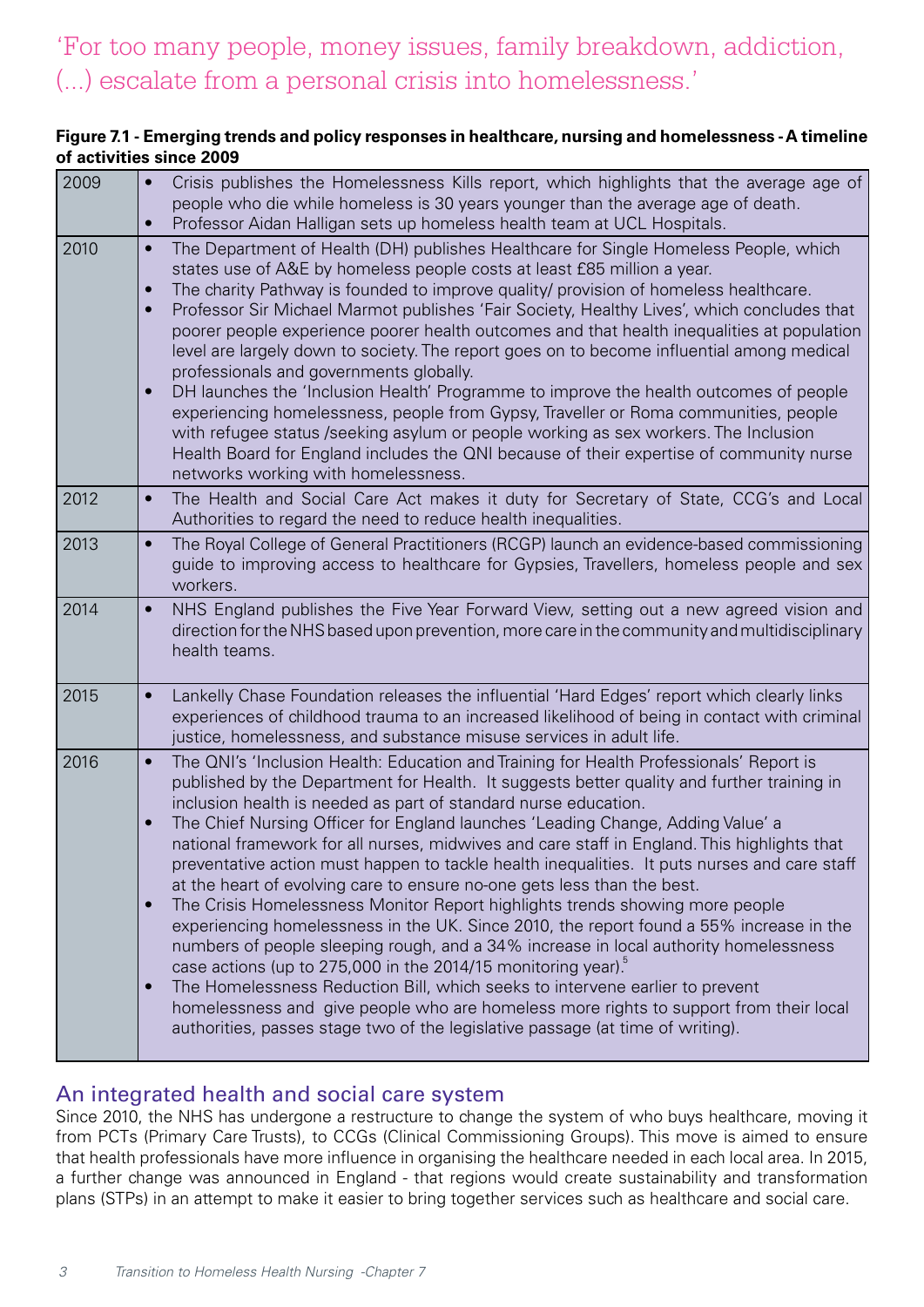

[The Five Year Forward View](https://www.england.nhs.uk/wp-content/uploads/2014/10/5yfv-web.pdf) was published in October 2014 and it set out the current vision for the future of the NHS. It was developed by the partner organisations that deliver and oversee health and care services including NHS England, Public Health England, Monitor, Health Education England, the Care Quality Commission and the NHS Trust Development Authority. The purpose of the Five Year Forward View is to explain why change is needed, what that change might look like and how we can achieve it. It describes various models of care which could be provided in the future, and defines the action required to deliver it. It covers areas such as disease prevention; tailoring care to local populations and needs; integration between services; and consistent leadership across the health and care system.

Changing population health needs and financial pressures are already placing a big strain on the healthcare system. The Five Year Forward View reflects this and suggests England needs to change the way care is delivered. The new models envisaged include new partnerships between health services, local communities, local authorities and employers. The vision also includes more focus on preventing ill health and protecting public health. New models of out of hospital care (such as integrated hospital and primary care providers) are proposed.

The changes proposed in the Five Year Forward View are consistent with the need to develop and expand the community nurse workforce. This workforce is ideally skilled and to develop the new community-based care models needed under this strategy. This is particularly relevant to patients experiencing homelessness, as healthcare for these groups can be effective when delivered in a more integrated way.

The nursing profession has evolved in line with changing disease patterns, new treatments and different service delivery. This trend for nurses to develop new knowledge and skills, accept more responsibility and accountability and create robust education opportunities will continue. Alongside this, is more emphasis on returning to the fundamentals of nursing care, characterised in the 6C's of nursing. The Department of Health Nursing Vision ['Compassion in Practice'](https://www.england.nhs.uk/2012/09/nursingvision/) was launched in December 2012 by the Chief Nursing Officer for England, and featured the 6C's of care, compassion, competence, communication, courage and commitment.

In 2016, NHS England's Framework for Nursing '[Leading Change, Adding](https://www.england.nhs.uk/wp-content/uploads/2016/05/nursing-framework.pdf) [Value'](https://www.england.nhs.uk/wp-content/uploads/2016/05/nursing-framework.pdf) united the nursing and care professions around key themes including preventing ill health, improving care quality, saving money and demonstrating the impact of the nursing profession. Part of this strategy emphasis the need to 'close the health gap' and tackle health inequalities such as the poorer health of people who are homeless.

The Royal College of General Practitioners (RCGP) also published its vision of the National Health Service as it might exist in the year 2022. It acknowledges that the health needs of our population are changing; that there is an ageing population in which an increasing number of people have multiple long-term conditions. This may also include people who are homeless, or others with high levels of need who are inadequately served by current services.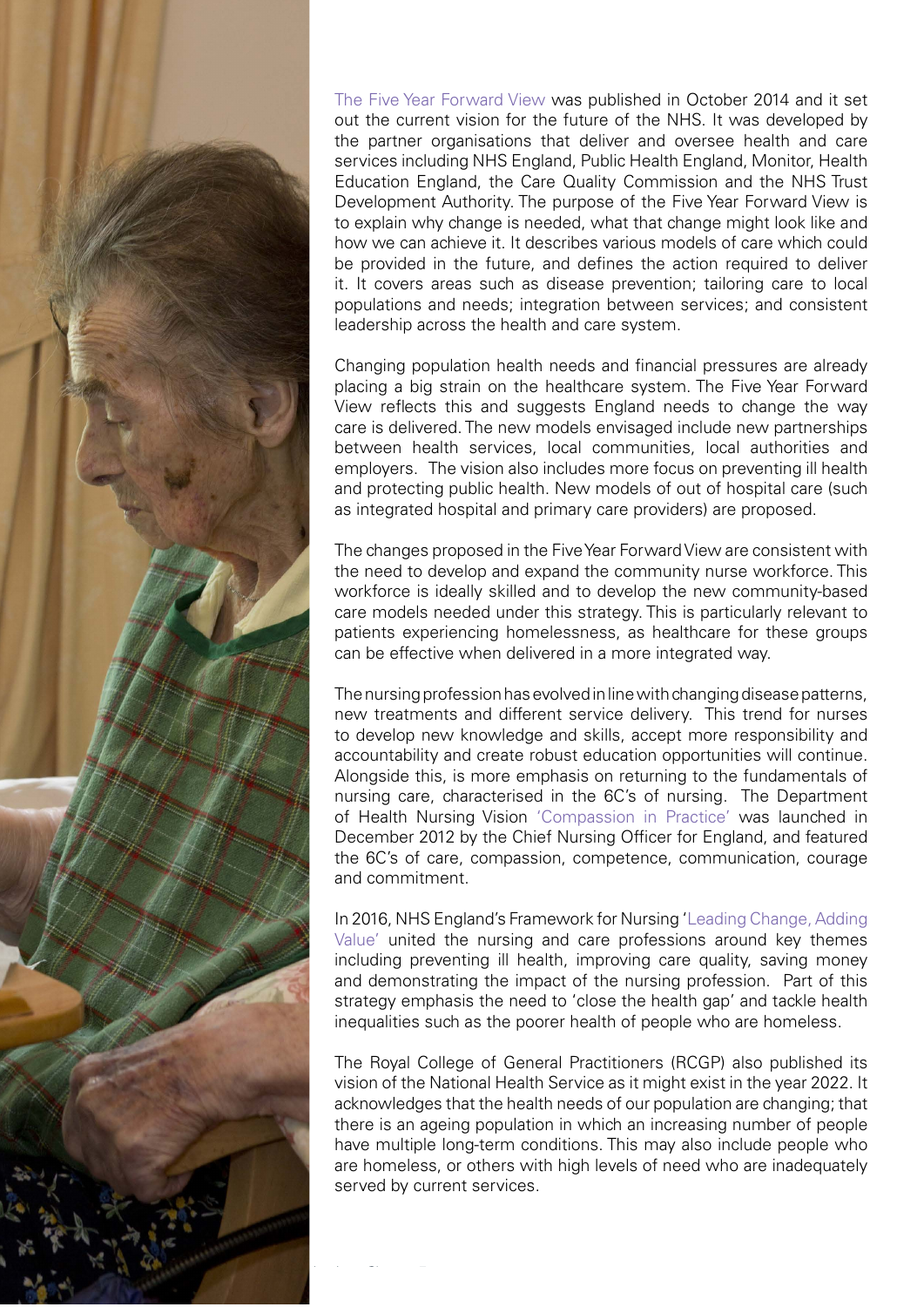## 'You may need to develop a range of generalist skills, to meet the needs of patients with a growing range of long-term conditions.'

Alongside your specialist advanced skills in homeless healthcare, you may need to develop a range of generalist skills, in order to meet the needs of patients with a growing range of long-term conditions. Your team is uniquely placed to develop and incorporate a 'whole-person' understanding of the patient and their family; to manage risk safely and to share complex decisions with patients and carers, while adopting an integrated approach to care.



#### **Activity 7.1**

- In an integrated health and social care system, what can you do to promote good health:
- a) personally?
- b) with your patients?
- c) within your immediate team?
- d) within your wider multidisciplinary/multi-agency teams?
- e) across your community?

#### Designing services for complex trauma

Patients experiencing homelessness can be among the most difficult to treat as they can create an emotive response; they can be non-compliant, demanding or display anti-social behaviour. The Care Quality Commission has rated some homeless health specialist health services as outstanding due to their ability to run values-led services that respond well to the needs of their patients.

Health policymakers and professionals across the country are increasingly recognising the impact of trauma on the long-term health of children and adults. Trauma, including physical, emotional, or sexual abuse; neglect; discrimination; and violence increases an individual's risk of serious physical and behavioural health problems, often leading to more need for long-term healthcare.

Adopting trauma-informed approaches to care can potentially improve patient engagement, enhance outcomes, and reduce avoidable costs for both health and social care services.

There is a growing understanding that the behaviours exhibited by long term rough sleepers may be the result of chronic abuse or neglect in childhood, which Nick Maguire (2009) termed as 'Complex Trauma'. He argues that substance misuse and antisocial behaviour are coping mechanisms adopted by people damaged by years of abuse. He recommends that people suffering from complex trauma need consistent, holistic care from the agencies supporting them. Agenda's Hidden Hurt report, mapped complex trauma in women who had experienced domestic violence with similar findings<sup>6</sup>.

Maguire argues that health and support environments need to be psychologically-informed spaces that create a sense of emotional safety and are welcoming. Well-designed spaces can help people to feel included and valued, and have an impact on their patient experience. The Government's ['Places of Change'](http://webarchive.nationalarchives.gov.uk/20110303161527/http:/www.homesandcommunities.co.uk/places_of_change) scheme provides funding to refurbish homeless hostel accommodation. The funding was used to:

- upgrade dormitories to single room accommodation
- create welcoming reception areas
- provide therapy rooms and clinical spaces
- provide space for meaningful occupation (including gardens).

As you become more experienced, there may be opportunities to get involved with service design to help services become more welcoming and psychologically-informed.

#### Using evidence to develop new partnership working

Dealing with complex patient care requires you to be flexible and innovative in your role to adapt to working with multiple needs and different agencies.

The Homeless Link Health Needs Audit is a useful document to help you get insight into the health needs of people who are homeless. It highlights data about people experiencing homelessness, their barriers and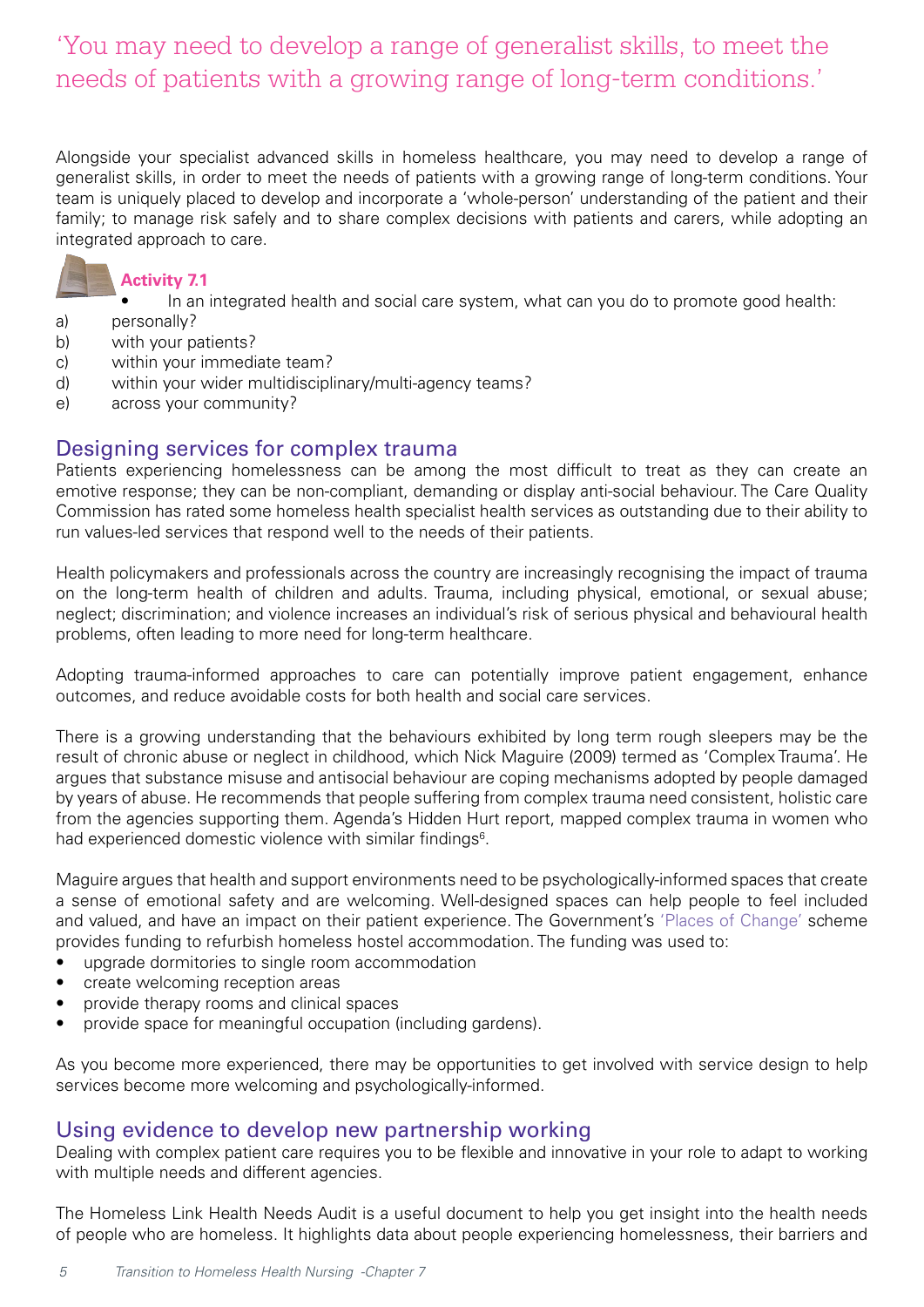

*6 Transition to Homeless Health Nursing -Chapter 7*

complex health needs and their access to primary healthcare<sup>7</sup>.

The homeless charity St Mungo's 'Health and Homelessness: Understanding the costs and role of primary care services for homeless people<sup>8</sup>' was commissioned by the Department of Health to gather evidence regarding homeless people's use of primary health services. The report found common themes in providing appropriate primary care to homeless people, including a flexible approach, longer appointments to enable assessments and investigation of more complex health needs, assertive outreach, offering support in a range of settings such as day centres or hostels, including street – based support, and a triage approach where different health needs are prioritised and addressed through a structured health programme. Implicit in this is the need for primary care to work closely with a range of services, including substance misuse, mental health and housing, to ensure a continuity of care. This report identifies that you and your colleagues can have a role in shaping the way services are delivered to give a better experience to the patient.

The new model of 'integrated community care' that focuses on prevention of ill health as opposed to treating people when they become ill, is viewed as forward thinking. An integrated model will require all key stakeholders to work in partnership in the co-ordination of care. A network of primary care providers that promote and maintain continuity of care and act as links for the provision of chronic disease management and generalist care<sup>9</sup>. For nurses that may mean delivering primary health care screening and vaccinations in a variety of settings including, hostels, daycentres, and substance misuse clinics.

#### **Figure 7.2 – Using evidence to develop new partnership working** Case Study – Exeter

Closer partnership working between health, social care, criminal justice and housing creates an opportunity to better integrate services for people who are socially excluded. Integrated Care Exeter (ICE) is exploring 'joint Commissioning' between the Hospital, Trust CCG, Public Health, Local authority Housing, Police and Fire service. An executive group meets to look at how parts of each organisations budget might be pooled to target specific populations who currently excessively use acute services, including people who are homeless.

#### Having an impact and developing your own evidence

You will need to consider ways in which you can capture data that show the impact of your work on the health of the patients you are seeing. Are they visiting hospital less often? Are they reporting feeling better? How do you know that the work you do with patients is making a positive difference on their health? Measuring your impact as a health professional using outcomes is gaining more validity internationally and there are sets of indicators you can use, both within NHS systems and globally through organisations such as the [International Consortium](http://www.ichom.org/medical-conditions/)  [for Health Outcomes Measurement](http://www.ichom.org/medical-conditions/) or the [Institute for Healthcare](http://www.ihi.org/resources/Pages/Measures/default.aspx)  [Improvement.](http://www.ihi.org/resources/Pages/Measures/default.aspx)

Don't forget the human element when measuring your impact – sometimes the comments from your patients about their experiences and the impact of their care can be as powerful as reams of data.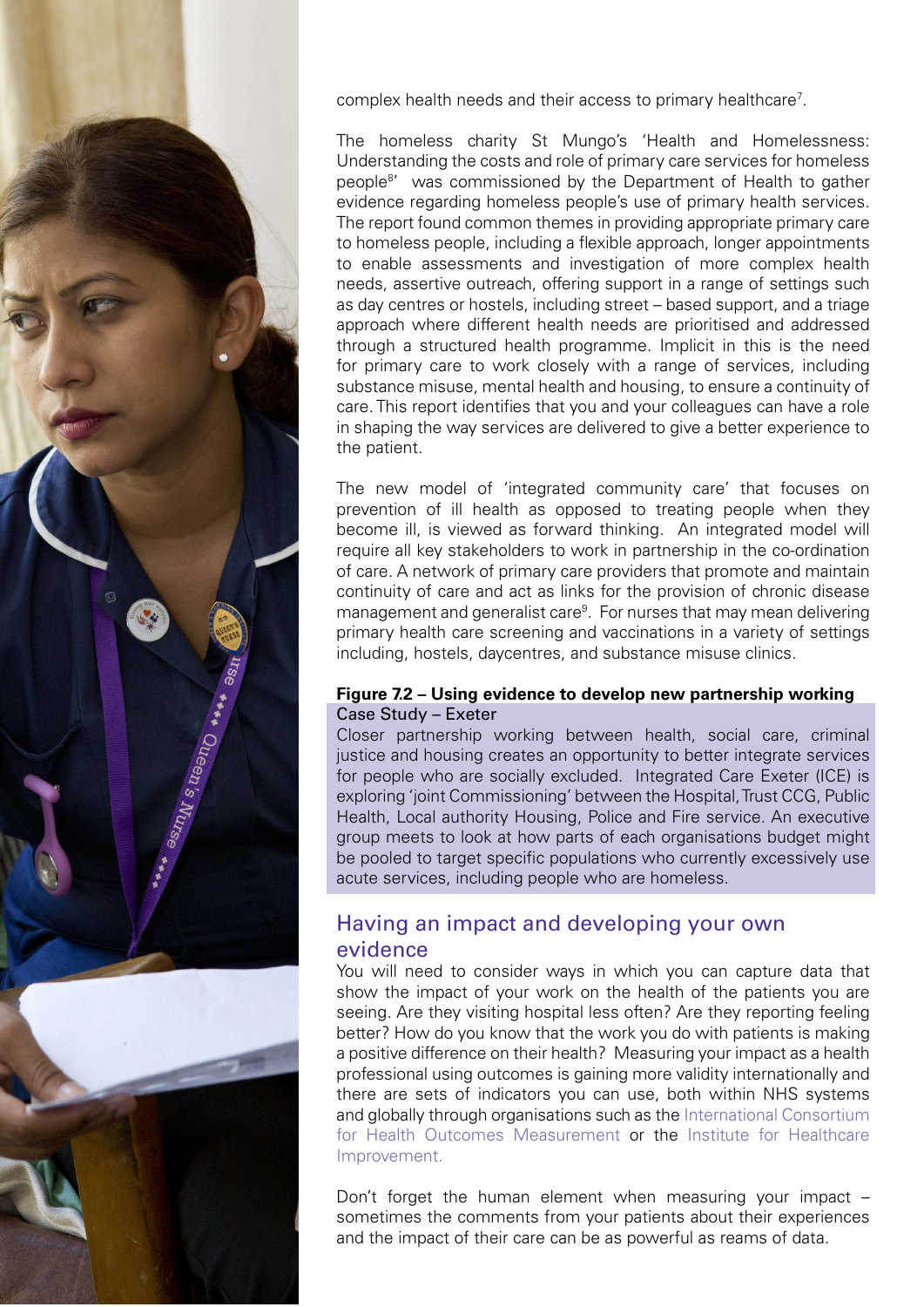## 'Sometimes the comments from your patients about the impact of their care can be as powerful as reams of data.'

You will need an understanding of the basis of clinical commissioning decisions and their potential for impact on patient care. You could identify who your lead CCG nurse is and make links, to highlight the needs of your patients. Inviting the CCG board members to see your work is a valuable strategy. As you advance in your career, you may wish to apply for a lead nurse position on a CCG board yourself.

The NHS Outcomes Framework forms part of the way in which the government holds the NHS Commissioning Boards to account. The NHS Outcomes Framework includes 5 domains:

- 1. Preventing people from dying prematurely
- 2. Enhancing quality of life for people with long-term conditions;
- 3. Helping people to recover from episodes of ill health or following injury;
- 4. Ensuring that people have a positive experience of care;
- 5. Treating and caring for people in a safe environment; and protecting them from avoidable harm.

Care for people with complex health and social care needs must be made a real priority with commissioners and providers<sup>10</sup>.

#### Updating your knowledge

Continuous professional development and regularly updating your knowledge is a requirement of NMC registration. You are required to maintain currency in your field of practice to ensure that the care that you deliver is "on the basis of the best evidence available and best practice" in order to ensure that members of the public are always the recipients of safe and effective practice<sup>11</sup>. It is also crucial given the changing nature of healthcare and politics that nurses monitor changing policy and respond appropriately.

#### **Literature searches and consultations**

One method of keeping updated is to perform a literature search of a particular topic of interest related to your practice. It is a way of broadening knowledge on a topic and can increase your general and specialist knowledge. It hones your skills in searching and critically appraising evidence to draw conclusions for practice. It can help you to become more confident and assertive in a given topic area.

#### **Benefits of undertaking a literature search**

- 1. It broadens your knowledge on a topic.
- 2. Increases your general knowledge, specialist knowledge, vocabulary and confidence.
- 3. Shows your skill in finding relevant information.

Contributing to consultation documents should also be an important aspect of the nurse role. This means ensuring that you are signed up to relevant e-mail lists for professional forums such as the RCN, QNI or Institute of Health Visiting. Your managers may be on circulation lists from different organisations, such as government departments. You should ask that any information relating to your scope of practice is forwarded to you. Anyone can contribute to policy consultation documents, either as an individual or as part of a group and this is crucial in raising the profile of community nursing.

## **Activity 7.2**

1. What are the advantages of working in an integrated way for the patient and yourself? What are the potential risks and difficulties, and how might you overcome these?

2. Choose a topic on the theme of nursing care for people with 'complex needs'. Make this topic something that interests you or something you know very little about.

- Step 1 - Search for relevant literature on the Department of Health, NHS England, Public Health England, QNI, RCN Library, King's Fund, Health Foundation and other relevant websites

- Step 2 - Search for literature using the [Google scholar search engine,](https://scholar.google.co.uk/) the [Pubmed search engine](https://www.ncbi.nlm.nih.gov/pubmed)  and the [Cochrane library](http://www.cochranelibrary.com/). Filter all searches to ensure you have information from the last 5 years (or 2 years on a well-researched topic), and research from the UK.

- Step 3 Search for [NICE guidance](https://www.nice.org.uk/)
- Step 4 Look at any resources you may have in your clinic or local surgeries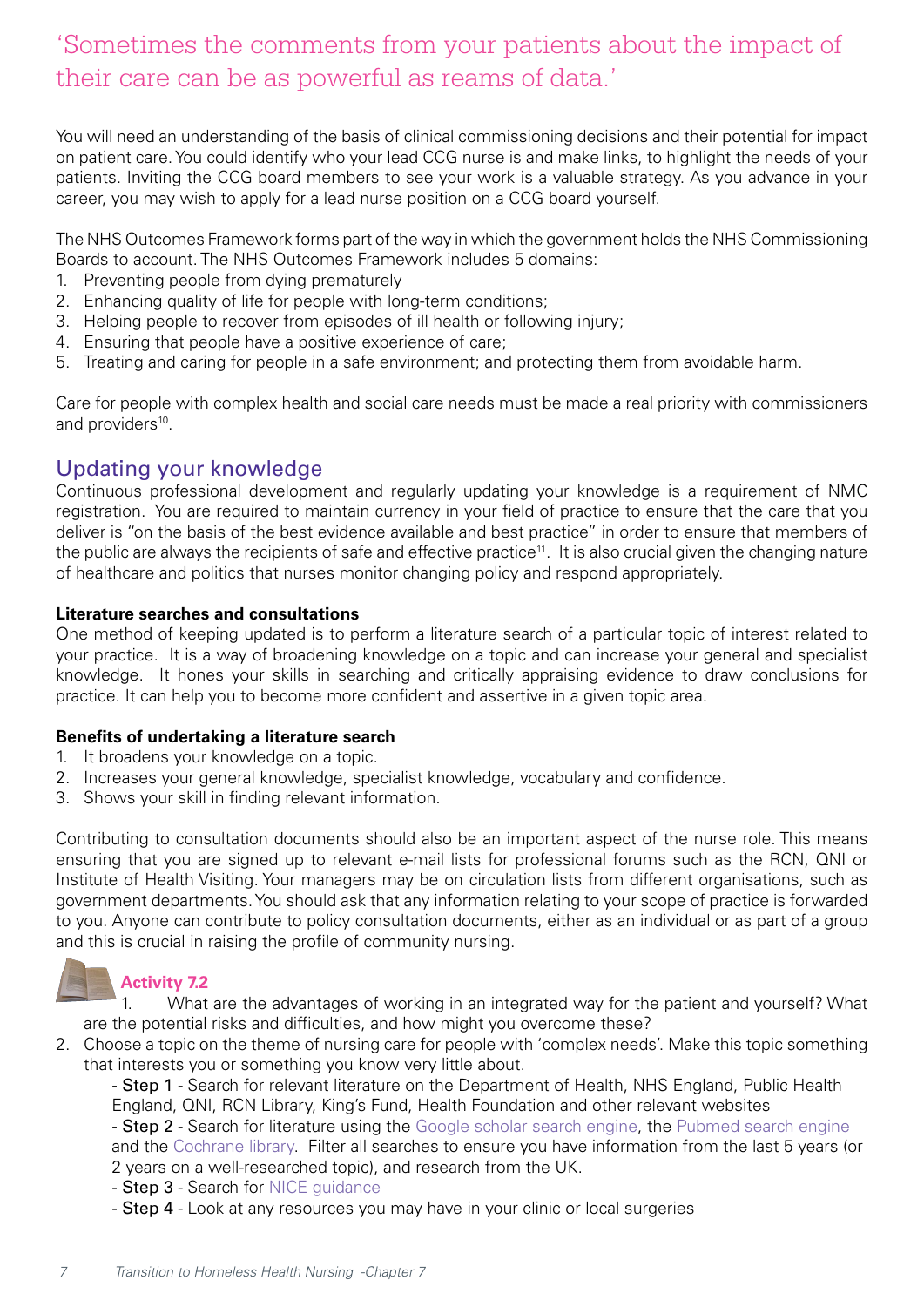

- Step 5 - Compile an information file of your topic

# Summary

In this chapter you have learned about the importance of understanding the relevance of healthcare policies and other evidence relating to your field of work. You have also learned about how you might keep updated with this evidence and

contribute to the body of evidence by effectively measuring the impact of your care.

As you learn and develop your knowledge, there is a real opportunity for you to be involved in service planning and the work of the Clinical Commissioning Groups. In order to do this they will need to be up to date of how the changes could impact on the delivery of primary care services. You will also have real understanding of how current healthcare commissioning impacts on your patients and how effectively it works to support them. By collecting good evidence of your own, it will be easier to:

- Help commissioners to understand the needs of your patients
- Make the case for the value of your service

Finally, you need to maintain updated knowledge of policy, through reading evidence from trusted sources and continually evolve this knowledge and reflect on what it means for your practice.

#### Further learning resources

#### **NHS Clinical Commissioning Groups**

The King's Fund gives more information about current issues with [NHS](https://www.kingsfund.org.uk/projects/new-nhs/clinical-commissioning-groups%3Fgclid%3DCNCZ0eDwg7cCFTMRtAodYzYAsA) [Clinical Commissioning groups](https://www.kingsfund.org.uk/projects/new-nhs/clinical-commissioning-groups%3Fgclid%3DCNCZ0eDwg7cCFTMRtAodYzYAsA) 

#### **QNI Guides and Reports**

[The QNI's website](https://www.qni.org.uk/explore-qni/homeless-health-programme/homeless-health-guides-reports/) has a set of online homeless health guides and reports, which provide useful learning on specific topics such as health assessment, epilepsy and homelessness, foot care and homelessness, oral health and homelessness and the impact of homelessness on babies.

#### **RCN Library**

The Royal College of Nursing (RCN) Library is a good source of information in relation to search for nursing and care literature. It is Europe's largest collection of nursing specific literature and contains over 54,000 books, 30,000 e-books and 1100 e-journals. You can use the library for reference purposes if you are not a member and you can have full access to the library if you are a member of the RCN. RCN library contains [subject guides](https://www.rcn.org.uk/library/subject-guides) on different topics.

#### Undertaking a literature search

See [RCN Library](https://www.rcn.org.uk/library) video guides on undertaking a literature search.